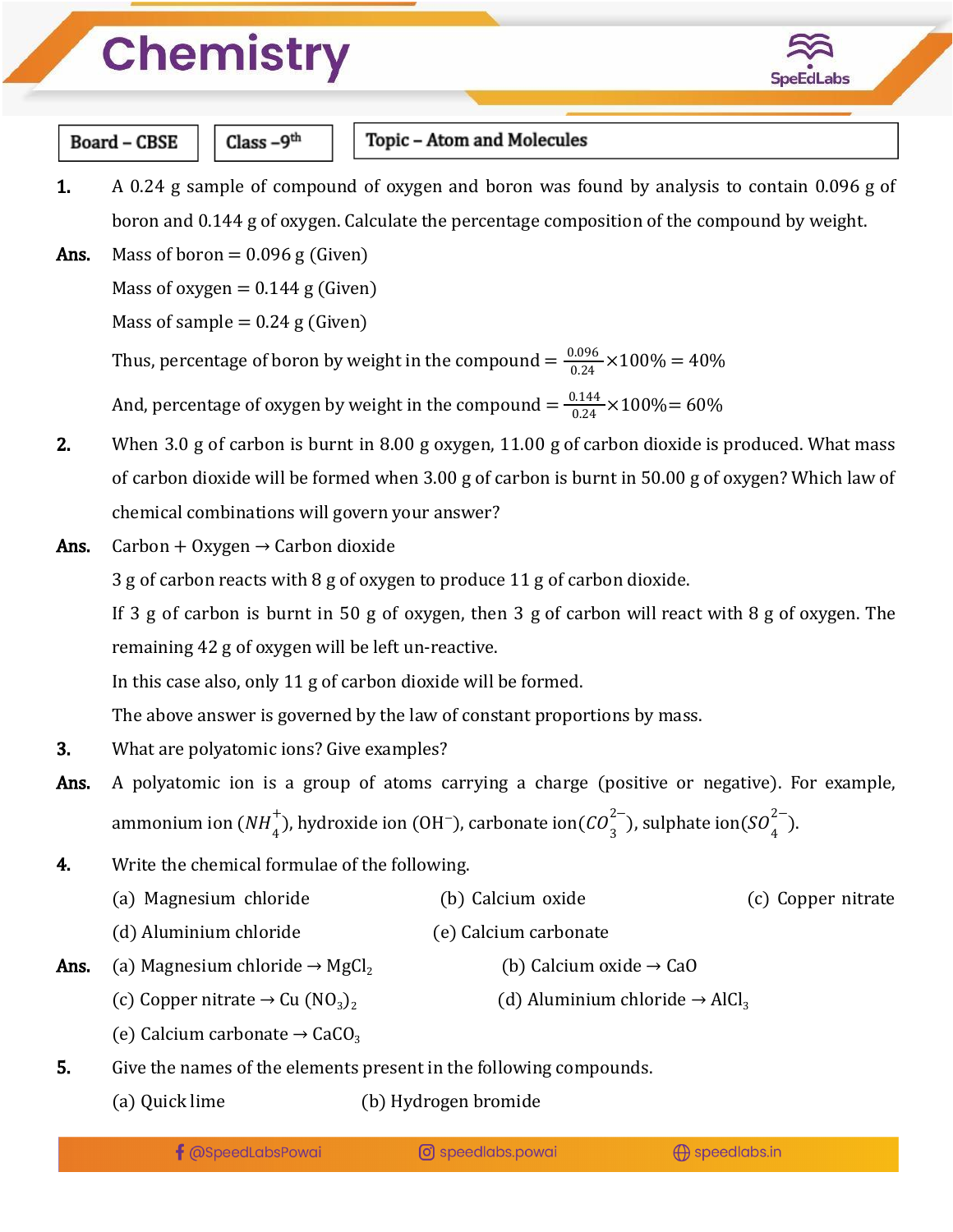

(c) Baking powder (d) Potassium sulphate

#### Ans.

| Compound           | Chemical formula   | Elements present                 |
|--------------------|--------------------|----------------------------------|
| Quick lime         | CaO                | Calcium, Oxygen                  |
| Hydrogen bromide   | HBr                | Hydrogen, Bromine                |
| Baking powder      | NAHCO <sub>2</sub> | Sodium, Hydrogen, Carbon, Oxygen |
| Potassium sulphate | $K_2SO_4$          | Potassium, Sulphur, Oxygen       |

6. Calculate the molar mass of the following substances.

- (a) Ethyne,  $C_2H_2$  (b) Sulphur molecule,  $S_8$
- (c) Phosphorus molecule,  $P_4$  (atomic mass of phosphorus = 31)
- (d) Hydrochloric acid, HCl  $\qquad$  (e) Nitric acid,  $HNO<sub>3</sub>$

**Ans.** (a) Molar mass of ethyne,  $C_2H_2 = 2 \times 12 + 2 \times 1 = 26$  g

- (b) Molar mass of sulphur molecule,  $S_8 = 8 \times 32 = 256$  g
- (c) Molar mass of phosphorus molecule,  $P_4 = 4 \times 31 = 124$  g
- (d) Molar mass of hydrochloric acid,  $HCl = 1 + 35.5 = 36.5 g$
- (e) Molar mass of nitric acid,  $HNO<sub>3</sub> = 1 + 14 + 3 \times 16 = 63$  g

### 7. What is the mass of-−

- (a) 1 mole of nitrogen atoms?
- (b) 4 moles of aluminium atoms (Atomic mass of aluminium  $= 27$ )?
- (c) 10 moles of sodium sulphite  $(Na_2SO_3)$ ?
- Ans. (a) The mass of 1 mole of nitrogen atoms is 14 g.
	- (b) The mass of 4 moles of aluminium atoms is  $(4 \times 27)$  g = 108 g
	- (c) The mass of 10 moles of sodium sulphite ( $Na<sub>2</sub>SO<sub>3</sub>$ ) is
	- $10 \times [2 \times 23 + 32 + 3 \times 16]$  g =  $10 \times 126$  g = 1260 g
- 8. Convert into mole.